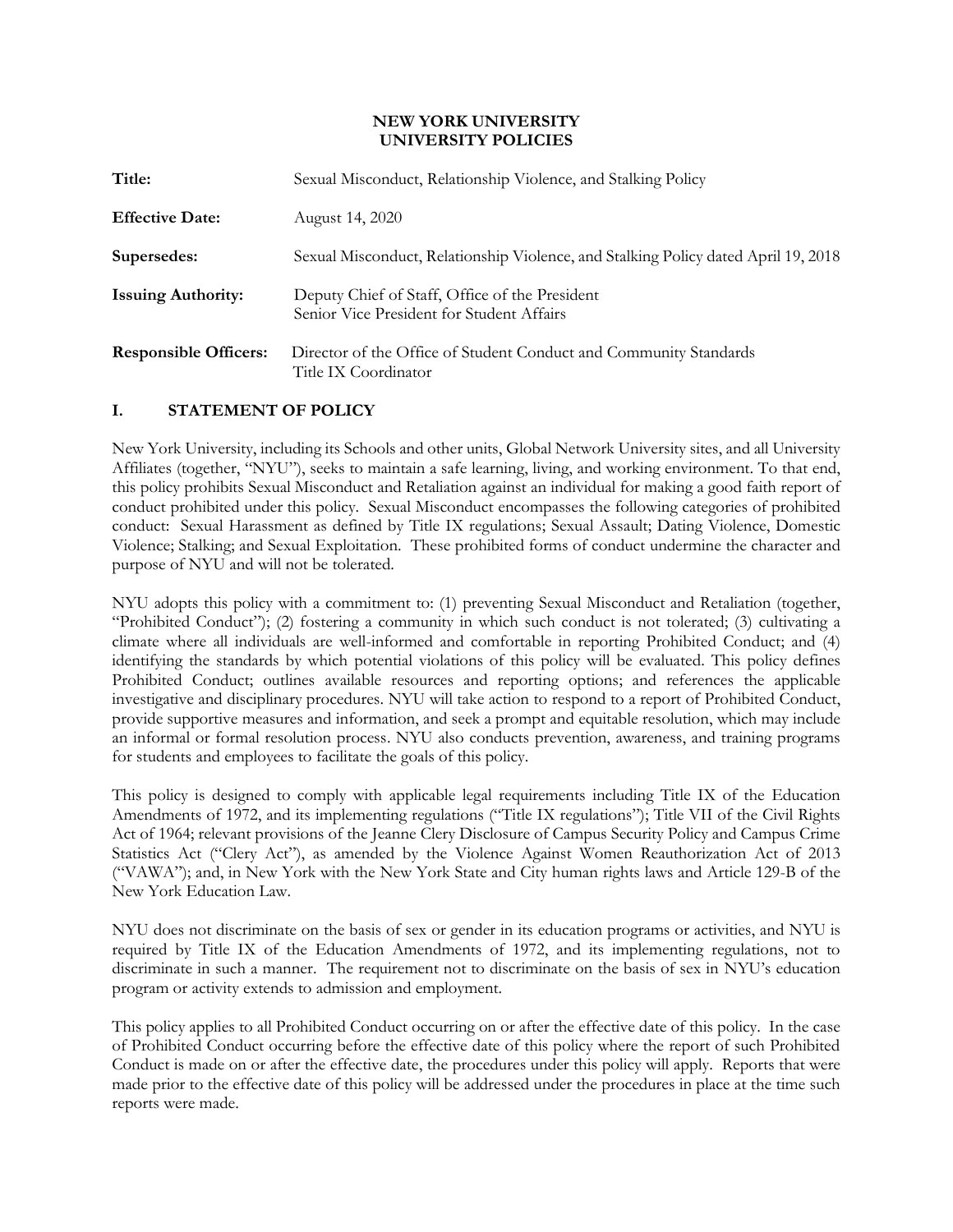## **II. TO WHOM THE POLICY APPLIES**

This policy applies to NYU students ("Students"); NYU employees, including faculty and visiting faculty, professional staff, and administrators ("Employees"); contractors, vendors, or other third parties within NYU's control and visitors or guests of NYU ("Third Parties"). For ease of reference in this policy, Students, Employees and Third Parties are referred to collectively as Covered Persons. This policy pertains to acts of Prohibited Conduct (except as expressly provided below) committed by Covered Persons, when:

(1) the conduct occurs on NYU premises;

l

- (2) the conduct occurs in the context of an NYU employment or education program or activity, including, but not limited to NYU-sponsored study abroad, research, or internship programs; or
- (3) the conduct occurs outside the context of an NYU employment or education program or activity, but (i) has or could have a significant impact on NYU premises or an NYU employment or education program or activity, or (ii) the conduct may have the effect of posing a serious threat to the University community.

The above-defined scope of this policy encompasses incidents of Prohibited Conduct falling within and outside the Title IX regulations.<sup>1</sup> While Formal Complaints of conduct falling outside the Title IX regulations will be dismissed for Title IX purposes, where such conduct otherwise falls within the scope and definitions of this policy, the conduct will be addressed as outlined in the applicable procedures referenced below in Section III for conduct committed by Covered Persons.

This policy does not cover or apply to forms of sexual and gender-based harassment that do not meet the definition of Sexual Harassment provided below. Such conduct, as well as other forms of sex-based discrimination that do not meet one of the definitions of Prohibited Conduct, are addressed by the [Non-](https://www.nyu.edu/about/policies-guidelines-compliance/policies-and-guidelines/anti-harassment-policy-and-complaint-procedures.html)[Discrimination and Anti-Harassment Policy and Complaint Procedures for Employees](https://www.nyu.edu/about/policies-guidelines-compliance/policies-and-guidelines/anti-harassment-policy-and-complaint-procedures.html) ("Employee Non-Discrimination Policy") and the [Non-Discrimination and Anti-Harassment Policy and Complaint Procedures](https://www.nyu.edu/about/policies-guidelines-compliance/policies-and-guidelines/non-discrimination-and-anti-harassment-policy-and-complaint-proc.html)  [for Students](https://www.nyu.edu/about/policies-guidelines-compliance/policies-and-guidelines/non-discrimination-and-anti-harassment-policy-and-complaint-proc.html) ("Student Non-Discrimination Policy"). Further, complaints brought by Employees regarding allegations of sexual or gender-based harassment that fall outside the Title IX regulations due to the circumstances (not in the context of an education program or activity) and/or location of the conduct (outside the United States), but that otherwise meet the definition of Sexual Harassment below, are referred to the Employee Non-Discrimination Policy. Subject to the preceding statements, this policy supersedes any conflicting information contained in other University policies with respect to the definitions or procedures relating to Prohibited Conduct.

- 1) all of NYU's operations, including locations, events, or circumstances over which NYU exercises substantial control over both the Respondent and the context in which the conduct occurs;
- 2) any building owned or controlled by a student organization that is officially recognized by NYU.

<sup>1</sup> With respect to NYU, the Title IX regulations apply to conduct occurring in the United States and within an NYU education program or activity, which includes: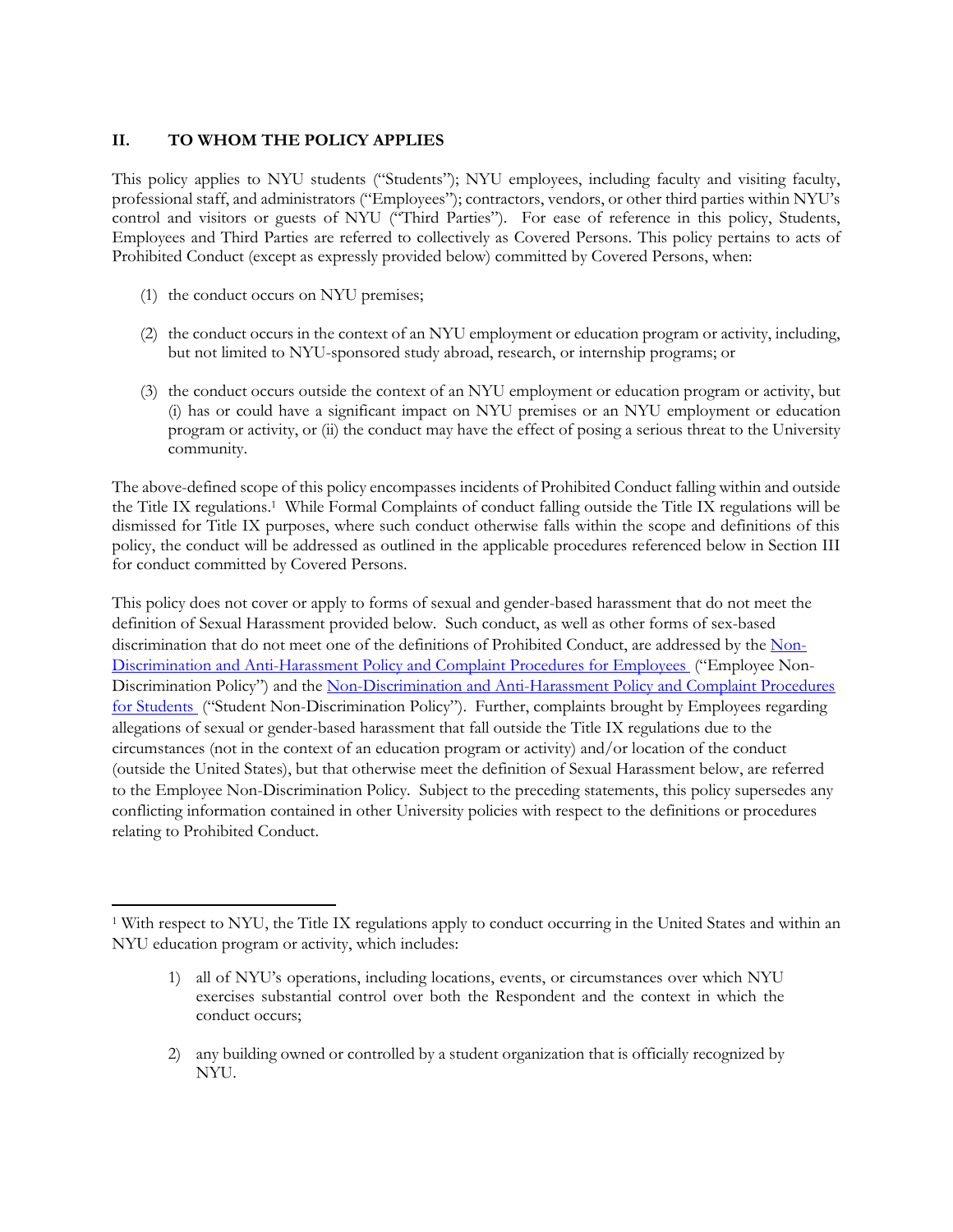Other forms of discrimination, including discrimination based on race, religion, and disability are addressed by: the Employee Non-Discrimination Policy, (2) the Student Non-Discrimination Policy, and/or (3) the [Compliance Complaint Policy.](https://www.nyu.edu/about/policies-guidelines-compliance/policies-and-guidelines/compliance-complaint-.html)

A Covered Person who has a question about which policy applies in a specific instance can contact NYU's [Title](https://www.nyu.edu/about/policies-guidelines-compliance/equal-opportunity/title9.html)  [IX Coordinator.](https://www.nyu.edu/about/policies-guidelines-compliance/equal-opportunity/title9.html)

This policy and its related procedures may also, at NYU's discretion, apply to alleged violations by the Respondent of other NYU policies if, in NYU's judgment, those other allegations are directly related to the reported Prohibited Conduct and doing so does not unduly delay a prompt or equitable resolution of the report.

# **III. APPLICABLE PROCEDURES UNDER THIS POLICY**

The specific investigative and disciplinary procedures for Prohibited Conduct under this policy are based on the relationship of the Respondent to NYU (Student, Employee or Third Party). NYU maintains two sets of procedures as set forth in the chart below.<sup>2</sup> Each set of procedures is guided by the principles of fairness and respect for a Complainant and a Respondent. Where a Respondent is both a Student and an Employee, (a) the Student-Respondent procedures will typically apply if the Respondent's primary role is a full-time Student, (b) the Employee-Respondent Procedures will apply if the Respondent's primary role is a full-time Employee, or (c) NYU's Title IX Coordinator will determine which of the procedures applies based on the facts and circumstances (such as which role predominates and the role most applicable in the incident). However, irrespective of which procedures apply, a Respondent may be subject to any of the sanctions applicable to Students or Employees.

| Procedures for Reports of          | Procedures for Reports of     | Procedures for Reports of         |
|------------------------------------|-------------------------------|-----------------------------------|
| <b>Prohibited Conduct</b>          | <b>Prohibited Conduct</b>     | <b>Prohibited Conduct</b>         |
| <b>Committed by Students</b>       | <b>Committed by Employees</b> | <b>Committed by Third Parties</b> |
|                                    |                               |                                   |
| See Reporting, Investigating,      | See Reporting, Investigating, | Contact NYU's Title IX            |
| <b>And Resolving Sexual</b>        | <b>And Resolving Sexual</b>   | Coordinator who will identify the |
| Misconduct, Relationship           | Misconduct, Relationship      | appropriate procedures that apply |
| Violence, and Stalking -           | Violence, and Stalking -      | based on the role of the Third    |
| <b>Complaints Against Students</b> | <b>Complaints Against</b>     | Party, the nature of any          |
|                                    | <b>Employees</b>              | contractual relationship with     |
|                                    |                               | NYU, and any disciplinary         |
|                                    |                               | authority or substantial control  |
|                                    |                               | NYU may have over the             |
|                                    |                               | Respondent.                       |

NYU applies the preponderance of the evidence standard when determining whether this policy has been violated.

### **IV. ENFORCEMENT**

 $\overline{\phantom{a}}$ 

A Student or Employee determined by NYU to have committed an act of Prohibited Conduct in violation of this policy is subject to disciplinary action, up to and including separation from NYU. Third Parties who violate this policy may have their relationship with NYU terminated and/or their privilege of being on NYU premises

<sup>2</sup> Please note that the NYU Langone Medical Center ("NYULMC") has its own procedures and the procedures referenced in this policy do not apply to NYULMC.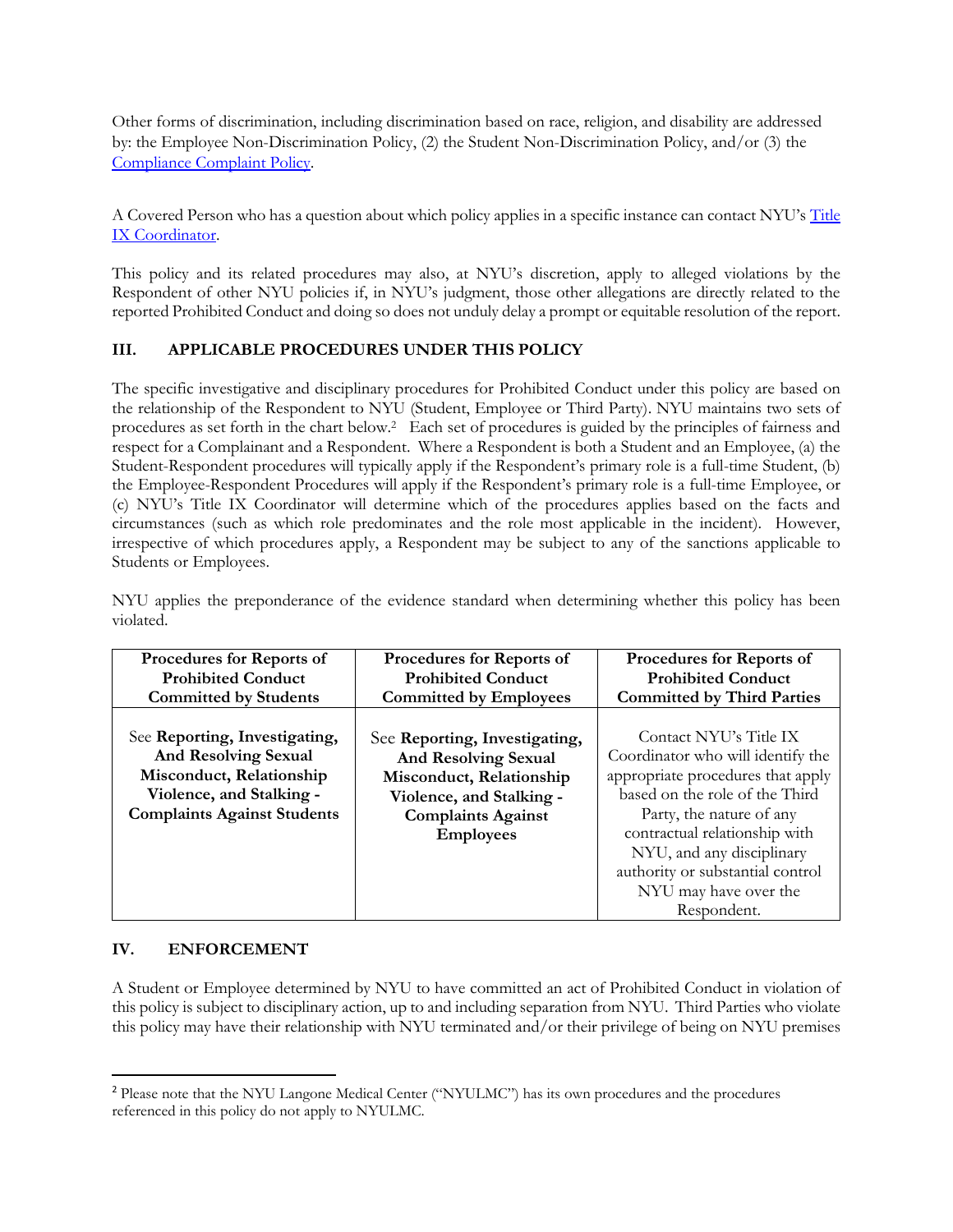withdrawn. NYU reserves the right to take action against a Covered Person who commits an act of Prohibited Conduct outside the scope of this policy.

# **V. TITLE IX COORDINATOR**

Mary Signor, the Assistant Vice President of the Office of Equal Opportunity serves as NYU's Title IX Coordinator. The Title IX Coordinator is charged with monitoring compliance with Title IX; providing education, training, and notifications; overseeing complaints; and coordinating NYU's investigation, response, and resolution of all reports of Prohibited Conduct under this policy. The Title IX Coordinator is available to meet with any Student, Employee, or Third Party to discuss this policy or the accompanying procedures and can be contacted at:

Mary Signor Title IX Coordinator and Assistant Vice President, Office of Equal Opportunity 726 Broadway, Suite 721 New York, NY 10003 [Mary.Signor@NYU.edu](mailto:Mary.Signor@NYU.edu) 212-998-2352

Inquiries about NYU's application of Title IX and its implementing regulations; Title VII of the Civil Rights Act of 1964; the Clery Act, as amended by VAWA; and, in New York, the New York State and City human rights laws and Article 129-B of the New York Education Law, under this policy may be addressed to NYU's Title IX Coordinator or the NYU Office of Equal Opportunity. Inquiries concerning the Clery Act or VAWA may also be referred to the United States Department of Education, Clery Act Compliance Division, while inquiries concerning the application of Title IX and its implementing regulations may also be referred to the United States Department of Education, Assistant Secretary, Office for Civil Rights, a[t OCR@ed.gov](mailto:OCR@ed.gov) or (800) 421-3481.

# **VI. PROHIBITED CONDUCT UNDER THIS POLICY**

Conduct under this policy is prohibited regardless of the sexual orientation, gender, gender identity, or gender expression of the Complainant or Respondent. Whether a Covered Person has violated this policy is determined based on all of the available facts and circumstances including but not limited to: statements of the Complainant and Respondent; statements by any witnesses to the alleged incident(s); documentary or physical evidence; the presence or absence of corroborating information; and relevant information about pre-and postincident behavior and/or actions.

Prohibited Conduct includes the following specifically defined forms of behavior, as well as attempts to commit Prohibited Conduct:

- **A. Sexual Harassment**: In accordance with Title IX regulations, Sexual Harassment is defined under this policy as conduct on the basis of sex that satisfies one or more of the following:
	- 1. A University employee conditions the provision of an aid, benefit, or service of the University on an individual's participating in unwelcome sexual conduct; or
	- 2. Unwelcome conduct determined by a reasonable person to be so severe, pervasive, and objectively offensive that it effectively denies a person equal access to the University's education program or activity; and
	- 3. Sexual Assault, Dating Violence, Domestic Violence, Stalking, and Retaliation, as defined below.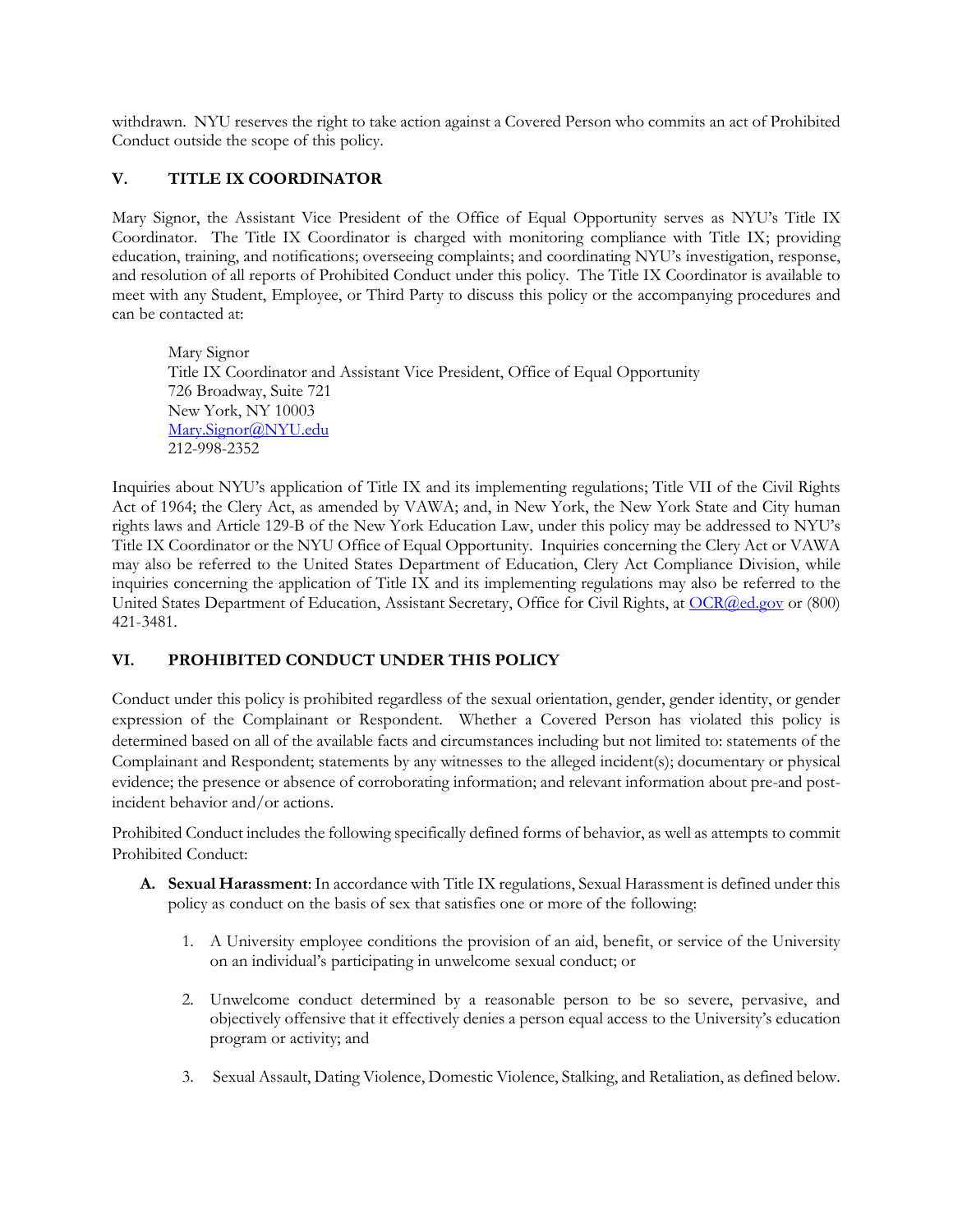- **B. Sexual Assault**: Sexual assault is having or attempting to have sexual contact with another individual without consent<sup>3</sup> or where the individual cannot consent because of age or temporary or permanent mental incapacity (*see below for definition of consent and incapacitation*).<sup>4</sup> Sexual contact includes:
	- 1. sexual intercourse (anal, oral, or vaginal), including penetration with a body part (*e.g.*, penis, finger, hand, or tongue) or an object, or requiring another to penetrate themselves with a body part or an object, however slight;
	- 2. sexual touching of the private body parts, including, but not limited to, contact with the breasts, buttocks, groin, genitals, or other intimate part of an individual's body for the purpose of sexual gratification.
		- i. Sexual touching may be over or under clothing and may include the Respondent touching the Complainant, the Respondent making the Complainant touch the Respondent or another person, or the Respondent making the Complainant touch the Complainant's own body.
- **C. Dating Violence**: includes any act of violence committed by a person:
	- 1. who is or has been in a social relationship of a romantic or intimate nature with the Complainant; and
	- 2. where the existence of such a relationship shall be determined based on the consideration of the following factors:
		- i. The length of the relationship;
		- ii. The type of relationship; and

 $\overline{\phantom{a}}$ 

- iii. The frequency of interaction between the persons involved in the relationship.
- **D. Domestic Violence**: includes any act of violence committed by a current or former spouse or intimate partner of the Complainant, by a person with whom the Complainant shares a child in common, by a person who is cohabitating with, or has cohabitated with, the Complainant as a spouse or intimate partner, by a person similarly situated to a spouse of the Complainant under New York state law, or by any other person against an adult or minor Complainant who is protected from that person's acts under New York state law.
- **E. Stalking**: Stalking occurs when a person engages in a course of conduct directed at a specific person under circumstances that would cause a reasonable person to fear for their own safety or the safety of others or suffer substantial emotional distress.

Course of conduct means two or more instances including but not limited to unwelcome acts in which an individual directly, indirectly, or through third parties, by any action, method, device, or means, follows, monitors, observes, surveils, threatens, or communicates to or about a person, or interferes with a person's property. Substantial emotional distress means significant mental suffering or anguish.

<sup>&</sup>lt;sup>3</sup> In accordance with New York State law, the consent must be Affirmative Consent, as defined under this Policy.

<sup>4</sup> The statutory definition of sexual assault referenced by the Title IX regulations also includes having or attempting to have sexual contact between persons who are related to each other within the degrees where marriage is prohibited by law.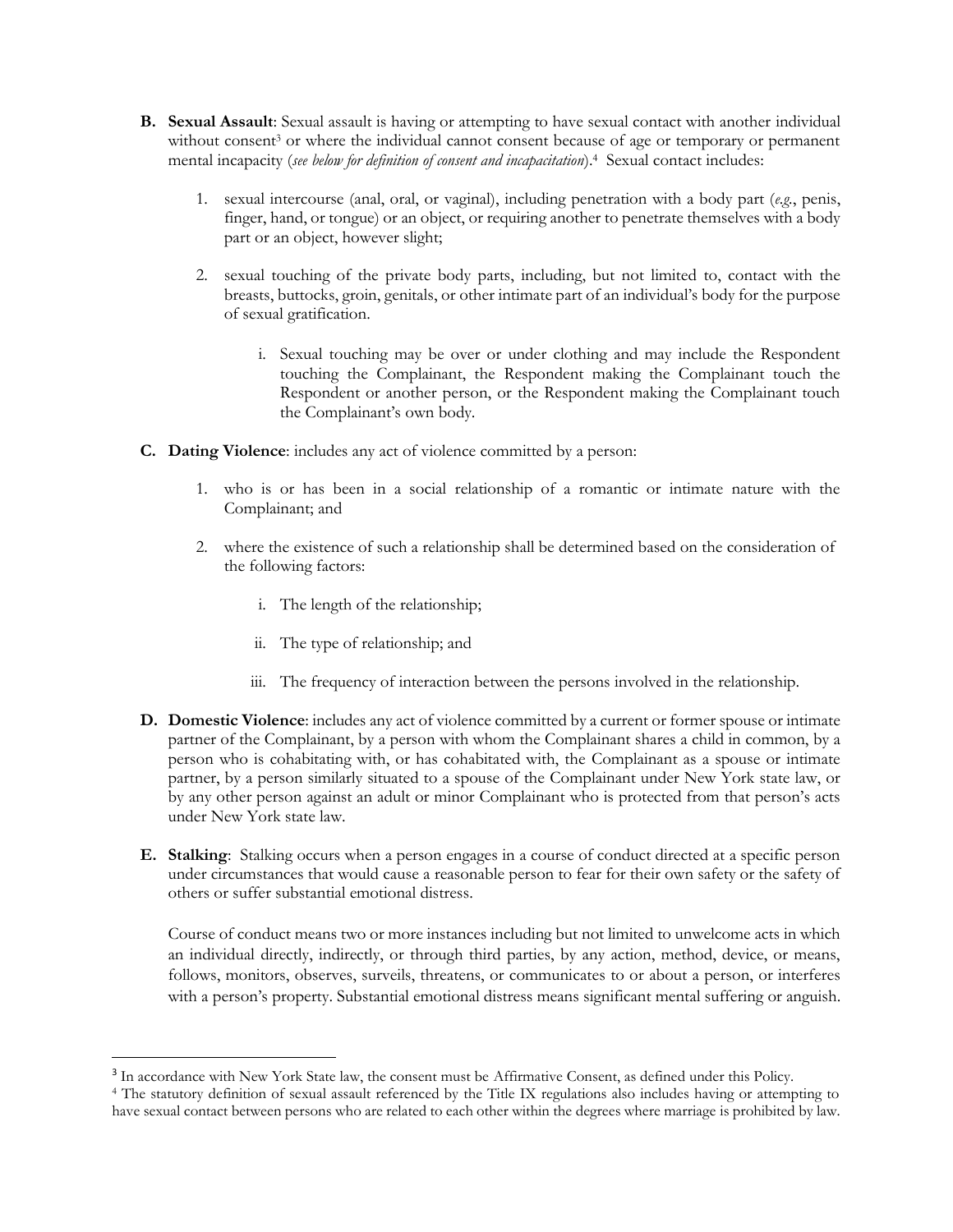Stalking includes the concept of cyber-stalking, a particular form of stalking in which electronic media such as the internet, social networks, blogs, cell phones, texts, or other similar devices or forms of contact are used.

**F. Retaliation:** Retaliation means any adverse action, intimidation, threat, coercion or discrimination against an individual for the purpose of interfering with any right or privilege secured by Title IX or its regulations, or because the individual has made a good faith report or Formal Complaint of Prohibited Conduct, testified, assisted, or participated in any manner in any investigation, proceeding or hearing under this policy. Retaliation includes such conduct through associates or agents of a Complainant, Respondent, or participant in any investigation or proceeding related to this policy.

The Title IX Coordinator will determine and identify the appropriate procedures to be followed for an allegation of Retaliation depending on the timing and circumstances of the allegation.

**G. Sexual Exploitation:** Sexual Exploitation refers to specific forms of Sexual Misconduct that involve non-consensual use of another individual's nudity or sexuality or taking advantage of another person's sexuality without Affirmative Consent, excluding behavior that constitutes one of the other Sexual Misconduct offenses.

Examples of Sexual Exploitation include but are not limited to:

- Voyeurism (such as watching or taking pictures, videos, or audio recordings of another person engaging in a sexual act, in a state of undress, or in a place and time where such person has a reasonable expectation of privacy, such as a changing room, toilet, bathroom, or shower, each without the affirmative consent of all parties);
- Disseminating, streaming, or posting pictures or video of another in a state of undress or of a sexual nature without the person's affirmative consent;
- Administering alcohol or drugs to another person for the purpose of making that person vulnerable to non-consensual sexual activity;
- Exposing one's genitals to another person without affirmative consent;
- Prostituting another individual; or
- Knowingly exposing another individual to a sexually transmitted infection or virus without the other individual's knowledge.

### **VII. RELATED DEFINITIONS: CONSENT, FORCE, AND INCAPACITATION:**

**A. Affirmative Consent:** Affirmative Consent is a knowing, voluntary, and mutual decision among all participants to engage in sexual activity. Affirmative consent can be given by words or actions, as long as those words or actions create clear permission regarding willingness to engage in the sexual activity. Silence or lack of resistance, in and of itself, does not demonstrate consent. The definition of consent does not vary based upon a participant's sex, sexual orientation, gender identity, or gender expression.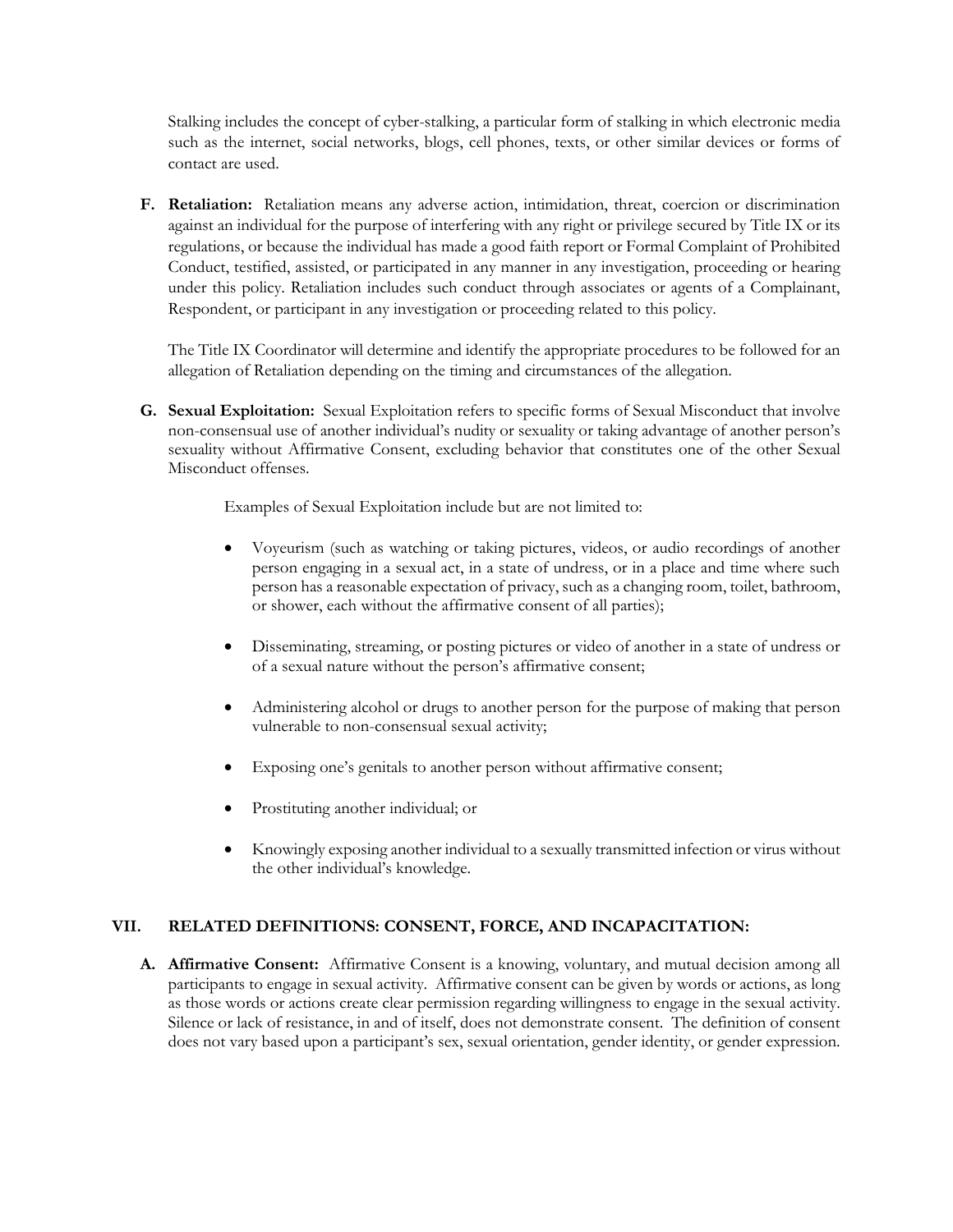Consent cannot be obtained: (1) through the use of force or coercion; or (2) by taking advantage of the incapacitation of another individual. Consent also cannot be given by someone who is under the legal age to consent in the applicable jurisdiction at the time of an incident.

In evaluating whether affirmative consent was given, consideration will be given to the totality of the facts and circumstances, including but not limited to the extent to which a Complainant affirmatively gives words or actions indicating a willingness to engage in sexual activity; whether a reasonable person in the Respondent's position would have understood such person's words and acts as an expression of consent; and whether there are any circumstances, known or reasonably apparent to the Respondent, demonstrating an incapacity to consent.

Relying solely on nonverbal communication may result in a violation of this policy. It is important not to make assumptions; if confusion or ambiguity arises during a sexual interaction, it is essential that each participant stops and clarifies, verbally, the willingness to continue.

Consent may be initially given, but withdrawn at any time. An individual who seeks to withdraw consent must communicate, through clear words or actions, a decision to cease the sexual activity. When consent is withdrawn or can no longer be given, sexual activity must cease. Prior consent does not imply current or future consent; consent to any sexual act or prior consensual sexual activity does not necessarily constitute consent to any other sexual act. Even in the context of an ongoing relationship, consent must be freely sought and given for each instance of sexual activity.

**B. Force or Coercion:** Force is the use or threat of physical violence or intimidation to overcome an individual's freedom of will to choose whether or not to participate in sexual activity. There is no requirement that a party resists the sexual advance or request, but resistance will be viewed as a clear demonstration of non-consent.

Coercion is conduct, including intimidation and express or implied threats of physical, psychological, or other harm, that would reasonably place an individual in fear of immediate or future harm and that is employed to overcome the individual's freedom of will and to compel the individual to engage in sexual activity.

**C. Incapacitation:** An individual who is incapacitated lacks the ability to knowingly choose to participate in sexual activity or make informed, rational judgments and thus cannot consent to sexual activity. Incapacitation is the inability, temporarily or permanently, to give consent because an individual is mentally and/or physically helpless, asleep, unconscious, or unaware that sexual activity is occurring. Mentally helpless means a person is rendered temporarily incapable of appraising or controlling one's own conduct (i.e., cannot understand the who, what, where, when, why and/or how of their words and/or conduct). Physically helpless means a person is physically unable to communicate unwillingness to an act.

Where alcohol or other drugs are involved, incapacitation is a state beyond drunkenness or intoxication. The impact of alcohol and other drugs varies from person to person; however, warning signs that a person may be approaching incapacitation may include slurred or incomprehensible speech, vomiting, unsteady gait, combativeness, or emotional volatility. Evaluating incapacitation also requires an assessment of whether a Respondent knew or should have been aware of the Complainant's incapacitation based on objectively and reasonably apparent indications of impairment when viewed from the perspective of a sober, reasonable person in the Respondent's position. Being intoxicated or impaired by drugs or alcohol is never an excuse for committing Prohibited Conduct and does not diminish one's responsibility to obtain informed and freely given consent. In other words, consent is required regardless of whether the person initiating the act is under the influence of drugs and/or alcohol.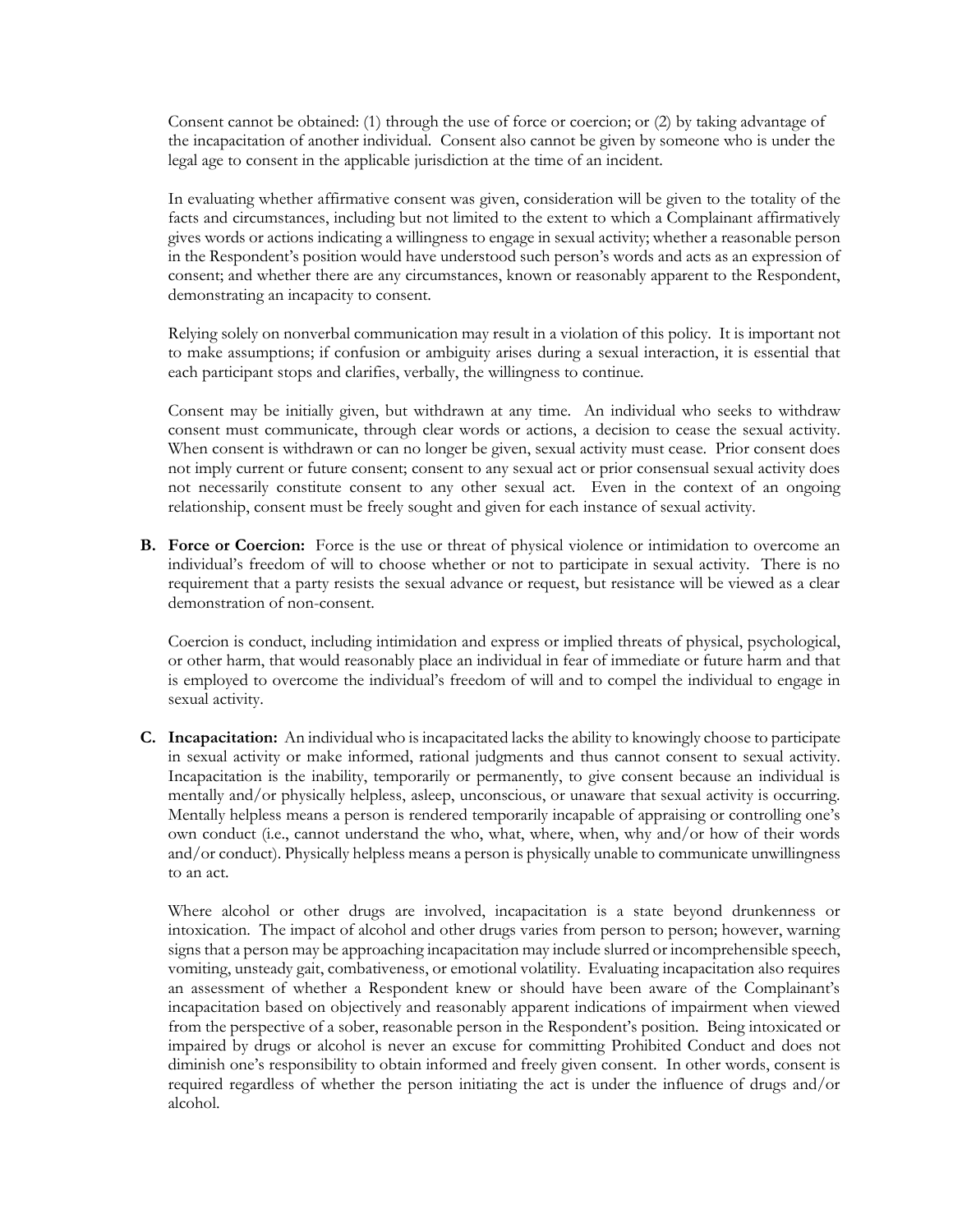#### **VIII. PRIVACY AND CONFIDENTIALITY**

NYU is committed to protecting the privacy of all individuals involved in a report under this policy. NYU also is committed to providing assistance to help Covered Persons make informed choices. All employees who are involved in the University's response to harassment and discrimination, including the Title IX Coordinator; investigators; adjudicators; and members of Sexual Misconduct appeals panels receive specific training and guidance about safeguarding private information, including the protections set forth in Title IX, the Clery Act, and the Family Educational Rights and Privacy Act ("FERPA").

Privacy and confidentiality have distinct meanings under this policy.

**Privacy** refers to the discretion that will be exercised by the University in the course of any investigation or disciplinary processes under this policy. Information related to a report of Prohibited Conduct will be handled discreetly and will be shared with a limited circle of individuals who "need to know" in order to assist in the active review, investigation, resolution of the report, and related issues. The University will make reasonable efforts to investigate and address reports of Prohibited Conduct under this policy, and information may be disclosed to participants in an investigation as necessary to facilitate the thoroughness and integrity of the investigation. In all such proceedings, the University will maintain the privacy of the parties to the extent reasonably possible.

The privacy of Student education records will be protected in accordance with NYU's Guidelines for Compliance with FERPA. The privacy of an individual's medical and related records generally are protected in the United States by the Health Insurance Portability and Accountability Act (HIPAA), excepting health records protected by FERPA. Access to personnel records in New York is restricted in accordance with NYU's [Employment Records and Verification Policy -](https://www.nyu.edu/about/policies-guidelines-compliance/policies-and-guidelines/employee-files.html) New York, District of [Columbia, and California.](https://www.nyu.edu/about/policies-guidelines-compliance/policies-and-guidelines/employee-files.html) Laws in other relevant jurisdictions may provide privacy protections.

**Confidentiality** means that information shared by an individual with designated campus or community professionals cannot be revealed to any other individual without express permission of the individual, or as otherwise permitted by law. Those campus and community professionals include medical providers, mental health providers, counselors in the Center for Sexual Misconduct Support Services, and ordained clergy, all of whom normally have privileged confidentiality that is recognized by New York State law. These individuals must maintain confidentiality unless (i) they are given permission to do so by the person who disclosed the information; (ii) there is an imminent threat of harm to self or others; (iii) the conduct involves suspected abuse of a minor under the age of 18, or (iv) as otherwise required or permitted by law or court order. Similarly, medical and counseling records cannot be released without the individual's written permission or unless permitted or required consistent with ethical or legal obligations. Laws in other relevant jurisdictions may provide confidentiality protections.

**Release of Information by the University:** Pursuant to the Clery Act, NYU must disclose statistics about Clery Act crimes in its daily crime log and Annual Security Report and provides those statistics to the U.S. Department of Education. If a report of Sexual Assault, Domestic Violence, Dating Violence or Stalking discloses a serious or continuing threat to the campus community, the University will issue a timely notification to the community to protect the health and safety of the community as required by the Clery Act. In all of these instances, the information is reported in a manner that does not include personally identifying information about persons involved in an incident, unless identification of a Respondent is required by the timely warning. In addition, Confidential Resources may submit anonymous or de-identified aggregate statistical information for Clery Act purposes.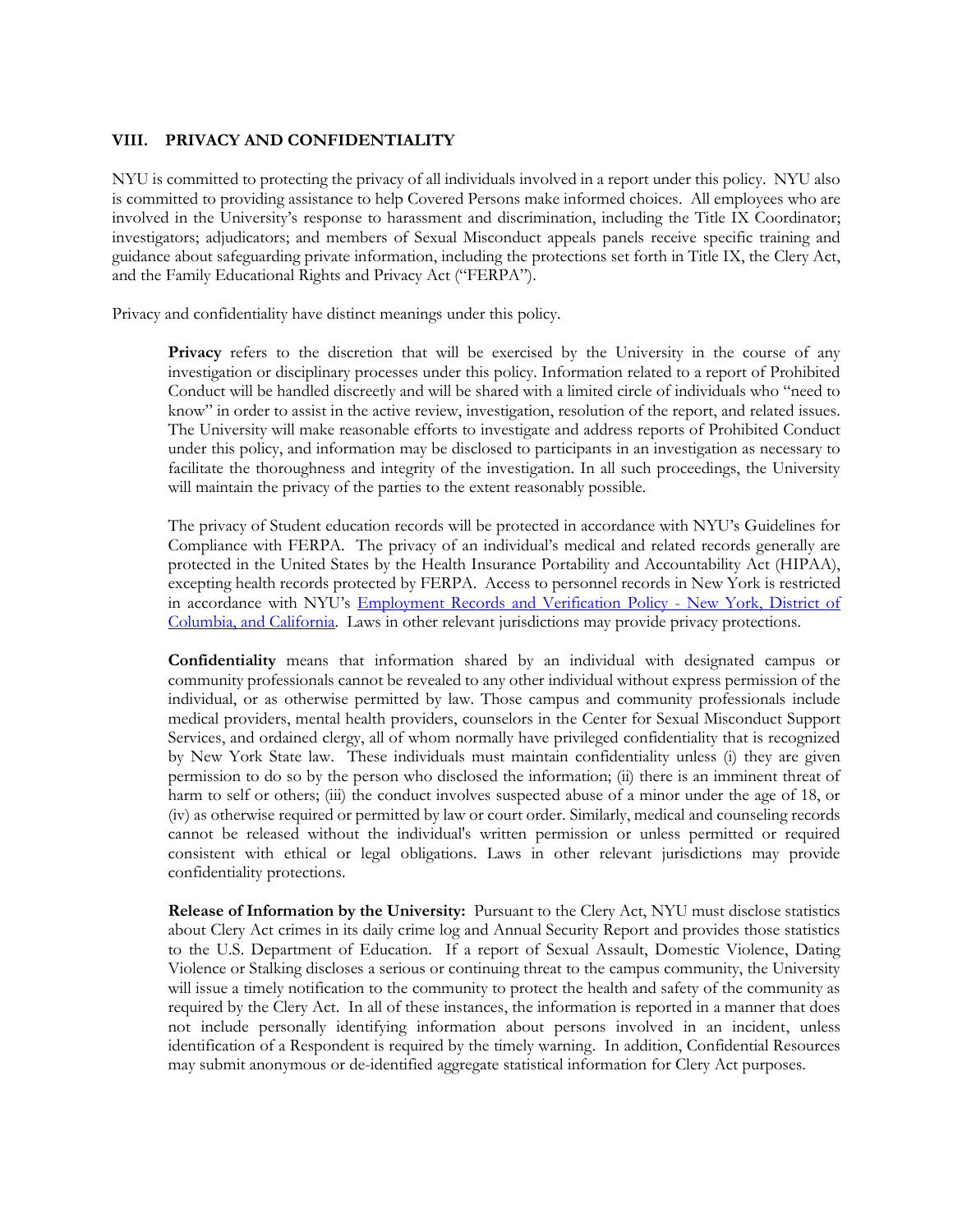The University will not release the name of the Complainant, the Respondent or witnesses to the general public except as otherwise permitted or required by law. The University may share nonpersonally identifying information about reports received in aggregate form, including data about outcomes and sanctions.

## **IX. RESOURCES**

NYU offers resources for both Students and Employees, whether as Complainants or Respondents, to provide support and guidance throughout the investigation and resolution of a report of Prohibited Conduct. NYU also offers resources to Third Parties, as reasonably available consistent their relationship to NYU. For comprehensive information on emergency assistance; hospitals; on-campus, community, Portal Campus and Study Away Site Confidential Resources; and available support with academics, housing, and work:

- Students should refer to the [Sexual Misconduct, Relationship Violence, and Stalking Resource Guide](https://www.nyu.edu/about/policies-guidelines-compliance/policies-and-guidelines/sexual-misconduct--relationship-violence--and-stalking-resource-.html)  [for Students.](https://www.nyu.edu/about/policies-guidelines-compliance/policies-and-guidelines/sexual-misconduct--relationship-violence--and-stalking-resource-.html)
- Employees should refer to the [Sexual Misconduct, Relationship Violence, and Stalking](https://www.nyu.edu/about/policies-guidelines-compliance/policies-and-guidelines/sexual-misconduct--relationship-violence--and-stalking-resource-0.html) Resource [Guide for Employees.](https://www.nyu.edu/about/policies-guidelines-compliance/policies-and-guidelines/sexual-misconduct--relationship-violence--and-stalking-resource-0.html)
- Third Parties should contact the Title IX Coordinator to discuss available campus resources, reasonably available supportive measures, and reporting options.

# **A. CONFIDENTIAL RESOURCES**

Confidential Resources for Students include the Wellness Exchange (212-443-9999) and the Center for Sexual Misconduct Support Services (212-443-9999). For a complete list of NYU and community-based Confidential Resources for Students, see the [Sexual Misconduct, Relationship Violence, and Stalking Resource Guide for](https://www.nyu.edu/about/policies-guidelines-compliance/policies-and-guidelines/sexual-misconduct--relationship-violence--and-stalking-resource-.html)  [Students.](https://www.nyu.edu/about/policies-guidelines-compliance/policies-and-guidelines/sexual-misconduct--relationship-violence--and-stalking-resource-.html) 

Confidential Resources for Employees include the Employee Assistance Program (800-437-0911). For a complete list of NYU and community-based Confidential Resources for Employees, see the Sexual Misconduct, [Relationship Violence, and Stalking Resource Guide for Employees.](https://www.nyu.edu/about/policies-guidelines-compliance/policies-and-guidelines/sexual-misconduct--relationship-violence--and-stalking-resource-0.html)

# **B. SUPPORTIVE MEASURES**

Upon receipt of a report of Prohibited Conduct, NYU will provide reasonably available supportive measures to a Complainant, and typically after a Formal Complaint, to a Respondent. Supportive measures are nondisciplinary, non-punitive, individualized support services that are offered as appropriate, as reasonably available, and without fee or charge to the parties when a report is received. Supportive measures are made available to the parties at any point in the process, before or after the filing of a Formal Complaint or where no Formal Complaint has been filed. Supportive measures are designed to restore or preserve equal access to NYU's education program or activities without unreasonably burdening the other party, including measures designed to protect the safety of all parties or the University's educational environment, or deter Prohibited Conduct.

Supportive measures may include counseling, extensions of deadlines or other course related adjustments, modifications of work or class schedules, campus escort services, mutual restrictions on contact between the parties, changes in work or housing locations, leaves of absence, increased security and monitoring of certain areas of the campus, and other similar measures.

The availability and appropriateness of supportive measures will be determined by the specific circumstances of each report and supportive measures will be tailored to avoid unreasonably burdening the other party. NYU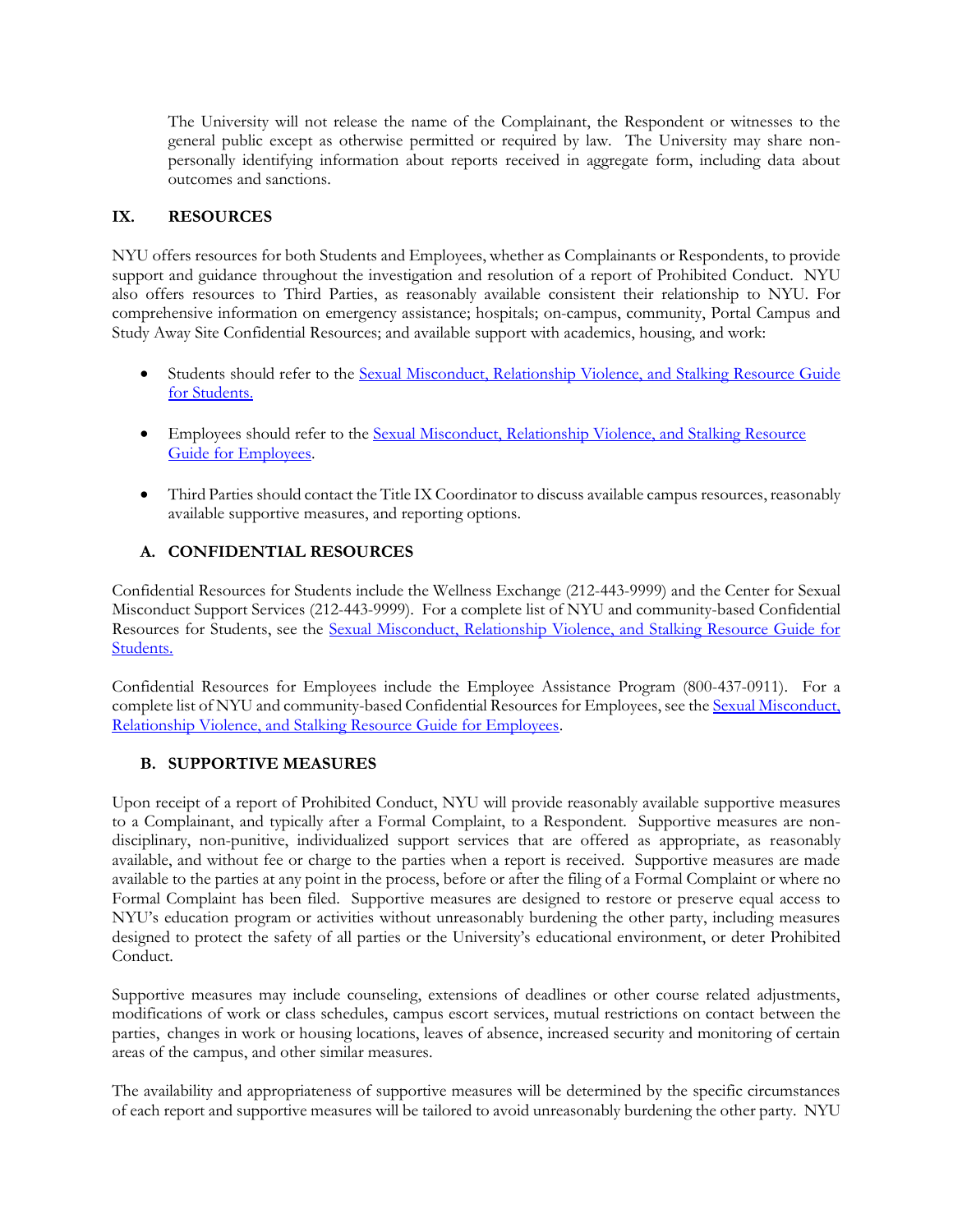will consider a number of factors in determining which measures to take, including the needs of the individual seeking supportive measures; the severity or pervasiveness of the alleged conduct; any continuing effects on the Complainant; whether the Complainant and the Respondent share the same residence hall, academic course(s), or job location(s); and whether court proceedings have been initiated to protect the Complainant (e.g., protective orders). NYU will work in good faith to implement the requirements of judicially-issued protective orders and similar orders, to the extent that doing so is within its authority. Additional examples of supportive measures are provided in the procedural documents referenced above.

The Title IX Coordinator is responsible for ensuring the implementation of supportive measures and coordinating the university's response with the appropriate offices on campus. The Title IX Coordinator has the discretion to impose and/or modify any supportive measure based on all available information and is available to meet with a Complainant or Respondent to address any concerns about the provision of supportive measures. NYU will maintain the privacy of any supportive measures provided under this policy to the extent practicable.

For Third Party Complainants, NYU will provide reasonable supportive measures as appropriate and available, based on consideration of the role of the Third Party and the nature of any contractual relationship with NYU.

Violating the terms of a supportive measure, including but not limited to no contact, persona non grata, or other behavior-related directives, is a violation of this policy and will subject the person who violates the supportive measure to additional charges and sanctions under this policy. The Title IX Coordinator will determine and identify the appropriate procedures to be followed for such a violation depending on the timing and circumstances of the reported violation.

# **B. EMERGENCY REMOVAL/ADMINISTRATIVE LEAVE**

As described further in the procedures referenced above, certain circumstances may warrant removing a Student Respondent from an NYU education program or activity on an emergency basis or placing a nonstudent Employee Respondent on administrative leave, with or without pay.

# **X**. **REPORTING RESPONSIBILITIES OF UNIVERSITY EMPLOYEES**

**Employee Responsibility to Report Allegations:** It is important to understand the different responsibilities of NYU Employees who respond to disclosures of incidents of Prohibited Conduct. There are two general classifications of individuals on campus with whom a Covered Person can discuss an incident of Prohibited Conduct:

### **A. Confidential Resources**

As discussed in the section on Confidentiality, University employees who serve as Confidential Resources are prohibited from sharing information unless required or permitted by law or ethical obligations. Information shared with Confidential Resources when they are acting in the scope of their profession will not be disclosed to the Title IX Coordinator, without the express written permission of the individual seeking services or as provided by law.

### B. **Responsible Employees**

Employees in a leadership or supervisory position, or who have significant responsibility for the welfare of Students or Employees, are required to report Prohibited Conduct to the Title IX Coordinator. In addition, **s**ome employees, because of their role on campus, also have additional reporting responsibilities under the Clery Act. These employees are called Campus Security Authorities (CSAs). CSAs have a duty to report Sexual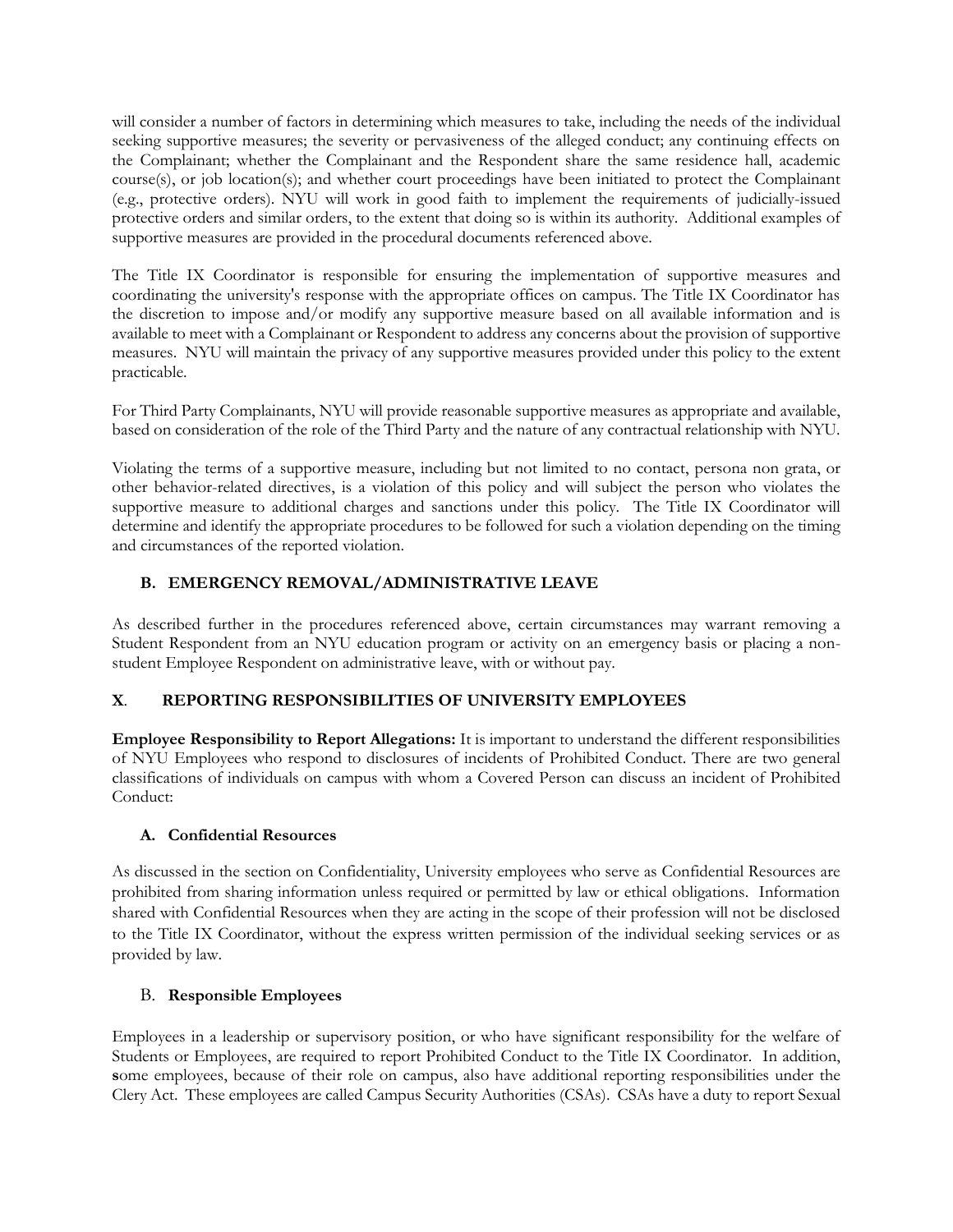Assault, Dating Violence, Domestic Violence, and Stalking and other Clery Act-defined crimes. This reporting helps to provide the community with an accurate picture of the extent and nature of campus crime in order to ensure greater community safety and enable campus community members to make important decisions about their own safety. CSAs include NYU Department of Public Safety, Student Affairs Deans and Administrators, Student Conduct Staff, Residence Life Staff, including Residence Hall Directors, Assistant Directors and Resident Assistants, Advisors to Student Organizations, Faculty Members and Staff accompanying students on NYU-Sponsored travel, Athletics Coaches and Staff and any other official with significant responsibility for student and campus activities. For more information, see [Campus Security Authority Reporting.](https://www.nyu.edu/life/safety-health-wellness/public-safety/clery-act-reporting/campus-security-authority-reporting.html)

Responsible Employees and CSAs may not promise Confidentiality or withhold information about Prohibited Conduct from the Title IX Coordinator. Responsible Employees and CSAs who are aware of or informed of a report of Prohibited Conduct are required to immediately share the report with the Title IX Coordinator, and for CSAs, the Department of Public Safety. This duty applies no matter how the information is learned, whether from direct report from a Complainant, from social media, or from a concerned third party.

Questions regarding reporting responsibilities should be directed to the Title IX Coordinator at 212-998-2352.

# **XI. REPORTING**

NYU strongly encourages any individual who becomes aware of an incident of Prohibited Conduct to report the incident to local law enforcement, if applicable, and to NYU by contacting one of the following NYU Reporting Options:

| Mary Signor<br>Title IX Coordinator and Assistant<br>Vice President, Office of Equal<br><b>Opportunity</b><br>212-998-2352<br>726 Broadway, 7 <sup>th</sup> Floor<br>New York, NY 10003<br>mary.signor@nyu.edu | Lauren Stabile<br>Deputy Title IX Coordinator<br>212-998-2210<br>lauren.stabile@nyu.edu |
|----------------------------------------------------------------------------------------------------------------------------------------------------------------------------------------------------------------|-----------------------------------------------------------------------------------------|
| The Office of Equal Opportunity<br>212-998-2370                                                                                                                                                                | Office of Student Conduct and<br><b>Community Standards</b><br>212-998-4403             |
| NYU Department of Public Safety<br>212-998-2222                                                                                                                                                                | <b>Residential Life and Housing</b><br>212-998-4600                                     |
| <b>Human Resources Officer</b> of the<br>School or Administrative<br>Department                                                                                                                                |                                                                                         |

NYU also strongly encourages any individual who becomes aware of an incident of Prohibited Conduct involving an emergency situation to report the incident by contacting 911 (or equivalent in other jurisdictions).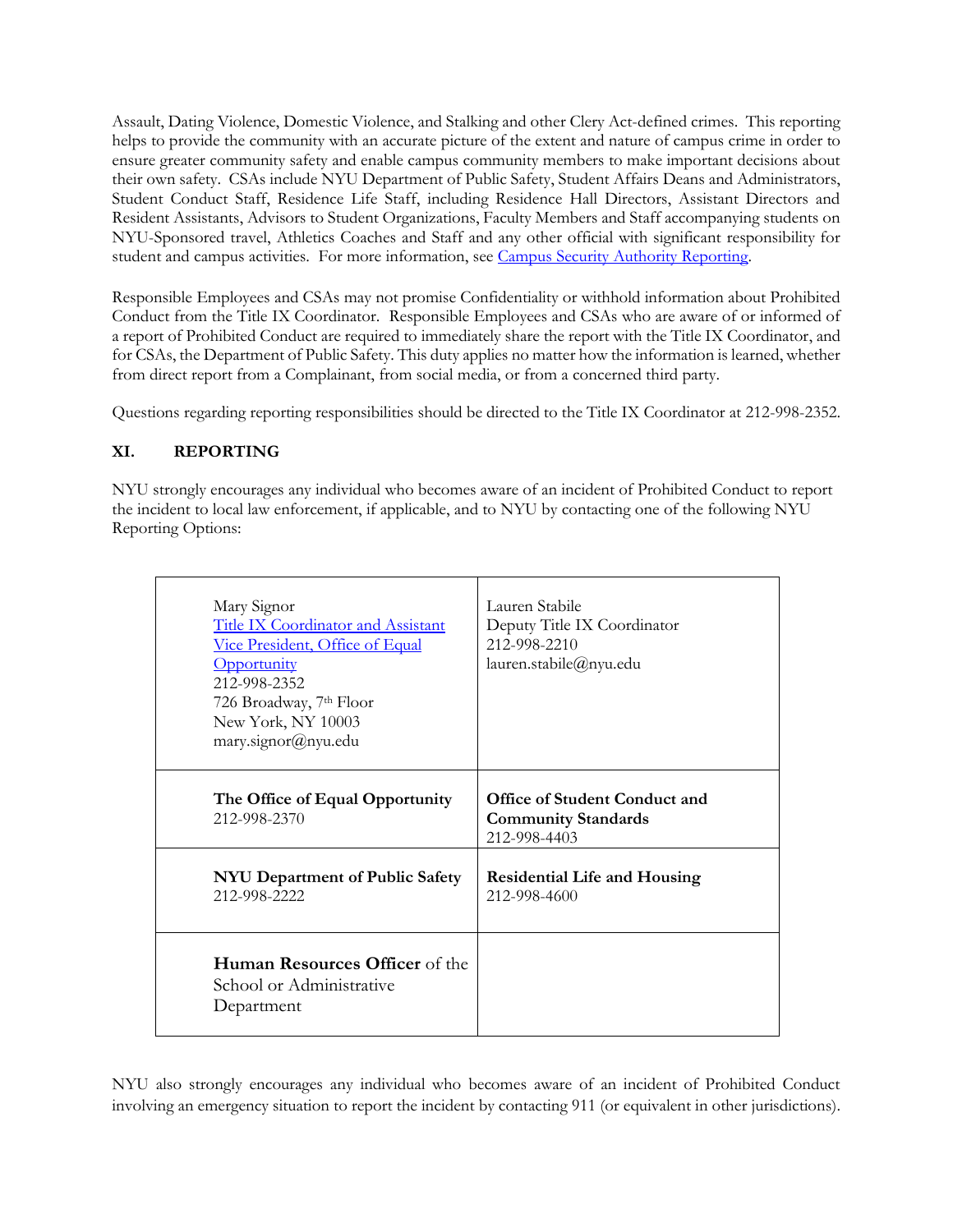NYU recognizes that deciding whether to make a report of Prohibited Conduct that an individual has experienced is a personal decision. As described in the accompanying procedures, making a report is different from filing a Formal Complaint. When NYU receives a report of Prohibited Conduct, the University will offer supportive measures to a Complainant, inform the Complainant of the availability of supportive measures with or without the filing of a Formal Complaint, and explain to the Complainant the process for filing a Formal Complaint. The University will consider the Complainant's wishes with respect to supportive measures and seek to respect a Complainant's autonomy in making the determination regarding how to proceed. In limited circumstances, the Title IX Coordinator may file a Formal Complaint initiating an investigation into reported conduct. Additional information about the circumstances that might require a Title IX Coordinator to file a Formal Complaint is detailed in the accompanying procedures.

# **A. Time Frame for Reporting**

There is no time limit on reporting violations of this policy, although Complainants and witnesses are encouraged to report Prohibited Conduct as soon as possible in order to maximize the University's ability to respond promptly and effectively. Depending on the relationship of the Respondent to the University, the University may not have the authority to impose disciplinary action; this may occur when a student Respondent has graduated or an employee Respondent is no longer employed by the University. If the Respondent is no longer affiliated with the University (for example, a report is made after a student has left or graduated or an employee no longer works for the University), the University will still evaluate the reported conduct, provide reasonably available supportive measures, assist the Complainant in identifying external reporting options, and take reasonably available steps to address the reported conduct.

## **B. Student Amnesty Policy**

The health and safety of every student at NYU is of utmost importance. NYU recognizes that Students who have been drinking and/or using drugs (whether such use is voluntary or involuntary) at the time that violence, including but not limited to Domestic Violence, Dating Violence, Stalking, or Sexual Assault, occurs may be hesitant to report such incidents due to fear of potential consequences for their own conduct. NYU strongly encourages Students to report incidents of Prohibited Conduct to NYU officials. NYU will not subject a bystander, Complainant, or other individual making a report who discloses any incident of Prohibited Conduct to NYU's officials or law enforcement to disciplinary action for violations of alcohol and/or drug use policies occurring at or near the time of the commission of the Prohibited Conduct.

### **C. Obligation to Provide Truthful Information**

All University community members are expected to provide truthful information in any proceeding under this policy. Submitting or providing false or misleading information in bad faith or with a view to personal gain or intentional harm to another in connection with an incident of Prohibited Conduct is prohibited and subject to disciplinary sanction. This provision does not apply to reports made or information provided in good faith, even if the facts alleged in the report are determined not to be accurate. Attempts to improperly influence witness testimony is also prohibited and subject to disciplinary sanction.

# **D. Coordination with Law Enforcement**

A Complainant has the right to report, or decline to report, potential criminal conduct to law enforcement. Upon request, NYU will assist a Complainant in contacting law enforcement at any time. Under limited circumstances, including where there is a threat to health or safety of any NYU community member, the University may independently notify law enforcement. An individual may make a report to the University, to law enforcement, to neither, or to both. The University's resolution process and law enforcement investigations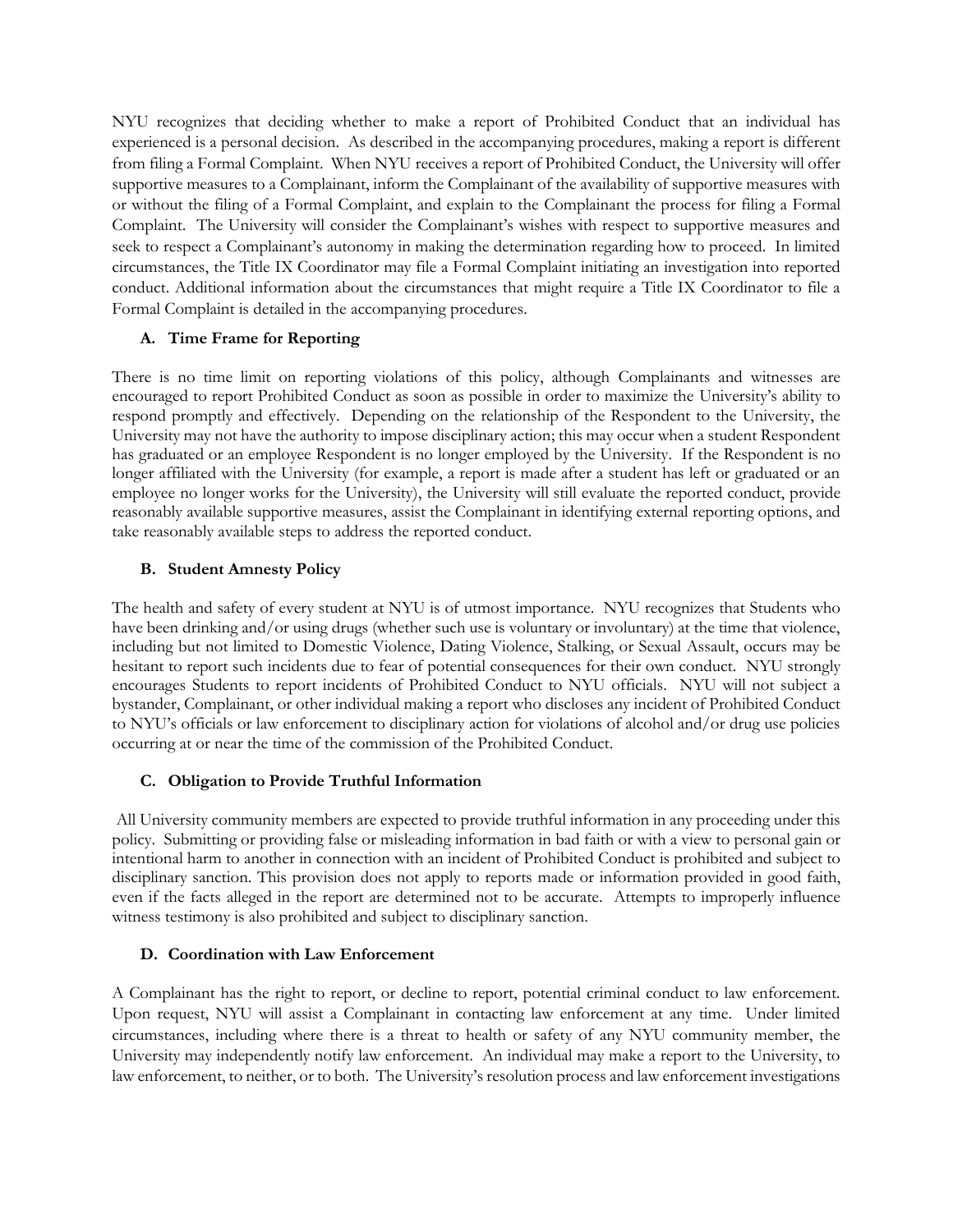may be simultaneously pursued, but will operate independently of one another. The University will, when appropriate, coordinate information with law enforcement if law enforcement is notified.

#### **XII. VIOLATIONS OF LAW:**

Behavior that violates this policy also may violate the laws of the local jurisdiction in which the incident occurred and subject a Respondent to criminal prosecution by the presiding authority.

The New York State Penal Code describes prohibited Sex Offenses in §§ [130.00 to 130.91 and 130.95 to 130.96](http://public.leginfo.state.ny.us/LAWSSEAF.cgi?QUERYTYPE=LAWS+&QUERYDATA=@SLPEN0P3THA130+&LIST=LAW+&BROWSER=BROWSER+&TOKEN=39573594+&TARGET=VIEW) and prohibited Stalking Offenses in  $\sqrt{20.45} - 120.60$ . Covered Persons studying, working, or engaging in other activities at one of NYU's portal campuses, Global Network University sites, or other locations outside of New York State are governed by the applicable laws regarding sexual assault and other criminal offenses implicated by this policy. NYU's education and prevention programs related to its portal campuses and Global Network University sites will include definitions of prohibited conduct and consent in the applicable jurisdiction.

Behavior that violates this policy also may subject a Respondent to civil liability. Records of University proceedings under this policy may be subpoenaed in connection with a criminal prosecution and/or civil litigation.

#### **XIII. STUDENTS' BILL OF RIGHTS:**

Under this policy, all students have the right to:

- **1.** Make a report to local law enforcement and/or state police.
- **2.** Have disclosures of Sexual Harassment, Domestic Violence, Dating Violence, Stalking, Sexual Assault, Sexual Exploitation, and Retaliation treated seriously.
- **3.** Make a decision about whether or not to disclose a crime or violation and participate in NYU's disciplinary process and/or the criminal justice process free from pressure by NYU.
- **4.** Participate in a process that is fair, impartial, and provides adequate notice and a meaningful opportunity to be heard.
- **5.** Be treated with dignity and to receive from NYU courteous, fair, and respectful health care and counseling services, where available.
- **6.** Be free from any suggestion that the Complainant is at fault when these crimes and violations are committed, or should have acted in a different manner to avoid such crimes or violations.
- **7.** Describe the incident to as few NYU representatives as practicable and not be required to unnecessarily repeat a description of the incident.
- **8.** Be reasonably protected from Retaliation by NYU, any student, the Respondent or any other party to a report or proceeding under this policy, and/or their friends, family and acquaintances within NYU's jurisdiction.
- **9.** Access to at least one level of appeal of a determination in matters involving Student conduct.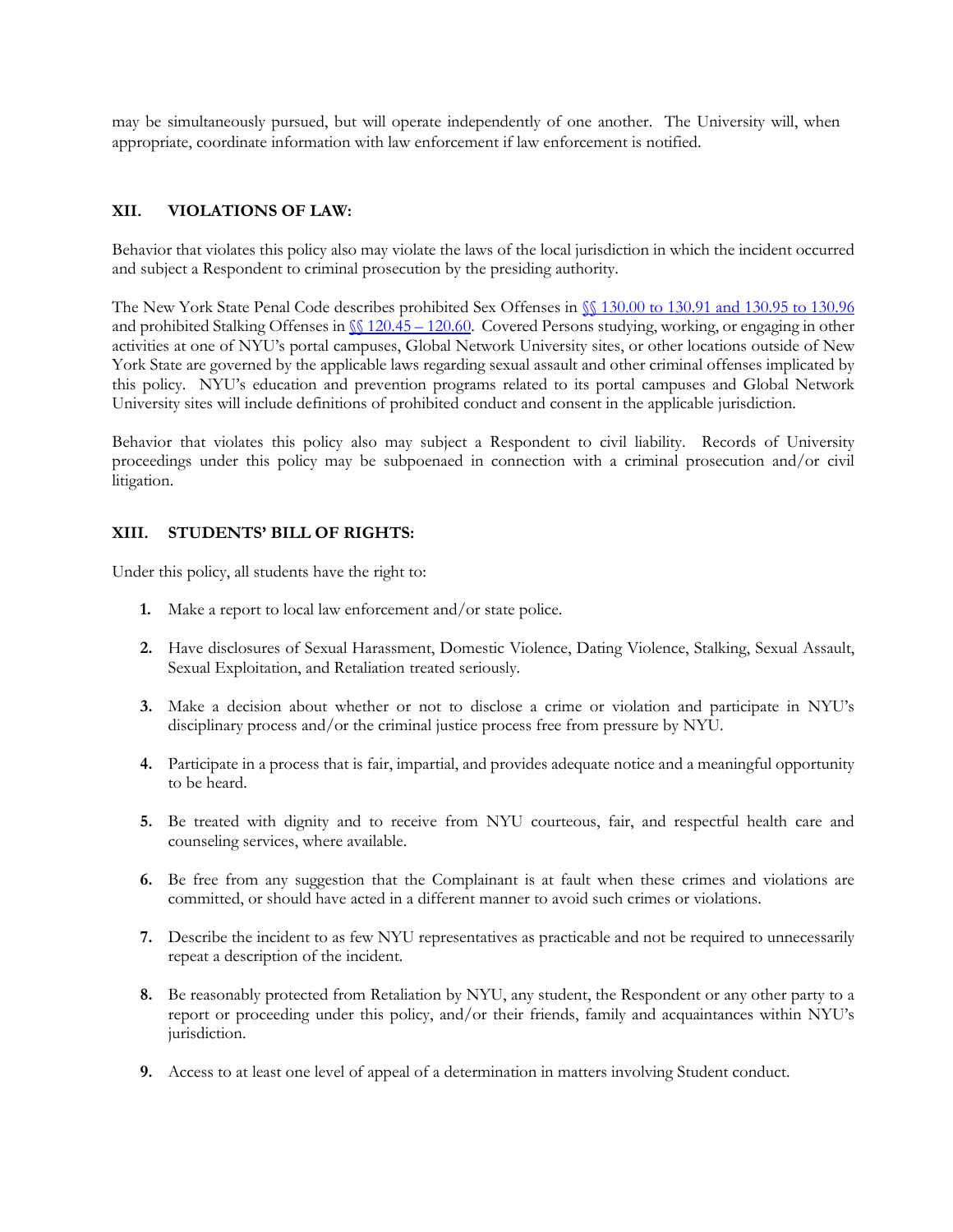- **10.** Be accompanied by an advisor of choice who may assist and advise a Complainant or Respondent throughout the disciplinary process including during all meetings and hearings related to such process.
- **11.** Exercise civil rights and practice of religion without interference by the investigative or disciplinary process of NYU.

### **XIV. CONSENSUAL RELATIONSHIPS:**

Please see the University's [Policy on Consensual Intimate Relationships.](https://www.nyu.edu/about/policies-guidelines-compliance/policies-and-guidelines/policy-on-consensual-intimate-relationships.html)

#### **XV. PREVENTION AND AWARENESS PROGRAMS:**

NYU is committed to the prevention of Prohibited Conduct through education and awareness programs. Incoming first year students and new employees are offered primary prevention and awareness programming as part of their orientation and returning staff and students are offered ongoing training and related programs. For a description of NYU's Prohibited Conduct prevention and awareness programs, including programs on minimizing the risk of incidents of Prohibited Conduct and bystander intervention, Students should refer to the [Sexual Misconduct, Relationship Violence, and Stalking](https://www.nyu.edu/about/policies-guidelines-compliance/policies-and-guidelines/sexual-misconduct--relationship-violence--and-stalking-resource-.html) Resource Guide for Students, and Employees should refer to the [Sexual Misconduct, Relationship Violence, and Stalking](https://www.nyu.edu/about/policies-guidelines-compliance/policies-and-guidelines/sexual-misconduct--relationship-violence--and-stalking-resource-0.html) Resource Guide for Employees.

# **XVI. ADDITIONAL POLICY DEFINITIONS:**

"Complainant" means the individual reported to have experienced Prohibited Conduct.

"Confidential Resource" means an NYU employee or community resource with statutorily protected confidentiality. This includes medical providers, mental health providers, rape crisis counselors, and ordained clergy.

"Formal Complaint" means a document filed by a Complainant or signed by the Title IX Coordinator alleging Prohibited Conduct against a Respondent and requesting that the University investigate the allegations. A Formal Complaint may be filed with the Title IX Coordinator in person, by mail, or by electronic mail.

"NYU" means the Schools and other units of NYU, NYU's Global Network University sites, and all University affiliates.

"Preponderance of the Evidence" means that it is more likely than not that a policy violation occurred.

"Reporting Option" means individuals or departments designated by NYU to receive reports of Prohibited Conduct.

"Respondent" means the individual who is reported to have committed Prohibited Conduct.

"Responsible Employee" means those Employees in a leadership or supervisory position, or who have significant responsibility for the welfare of Students or Employees. This includes the NYU Title IX Coordinator; Public Safety Officers; senior staff members in Residence Life, Student Affairs, Student Activities, and Athletics; administrators in the Office of Community Standards; senior administrators in each of the Schools within NYU; Resident Assistants (RAs), faculty members, and athletic team coaches.

"School" for purposes of this policy means each NYU school, college and institute that functions similarly to a school or college (e.g., IFA, ISAW, Courant, and CUSP), each NYU portal campus (e.g., New York and Abu Dhabi), and other global sites as designated by the Provost.